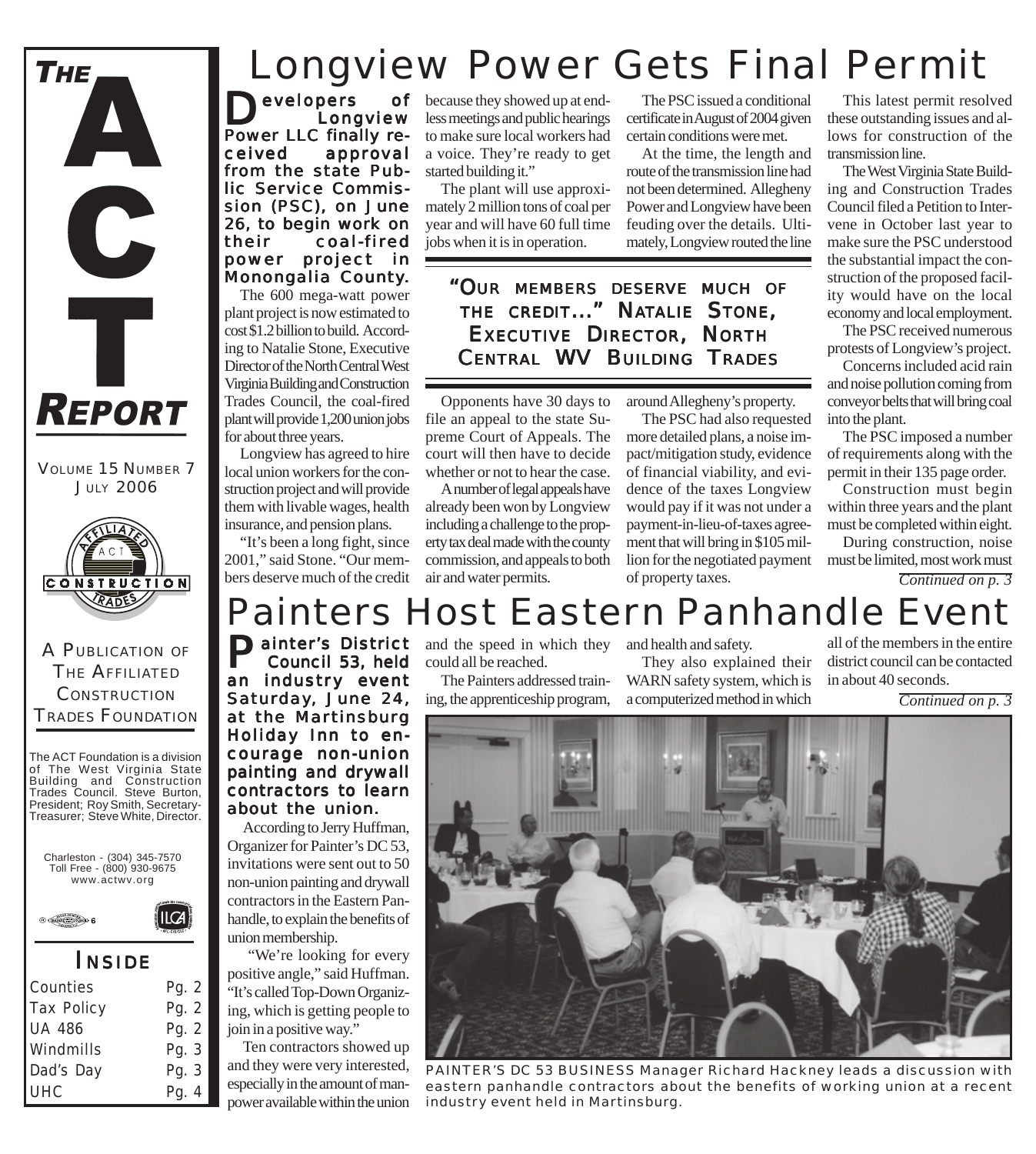## Counties Pass Responsible Bidding Resolution

Pounty Commis sioners in Wetzel and Tyler Counties have recently passed 'Re- 'Responsible Bidder' resolutions at the urging of local union representatives.

The resolutions are similar to the guidelines developed by the state

School Building Authority and resolutions passed a few years ago in Ohio and Marshall Counties.

The purpose is to make sure there are guidelines when awarding public works projects to the lowest responsible bidder.

"Everyone knows what lowest means, but what about responsible?" said Joe Bowen, Organizer, WV Laborers DC.

The resolution has 18 points that identify different performance measures of bidders.

Some include past history of performance on similar projects, whether or not the contractor pays into health, pension or training programs, compliance with laws such as workers compensation or wage and safety requirements, and if the contractor hires

local workers.

Bowen and ACT's Walter 'Fuzz' LaRue attended meetings of both the Tyler and Wetzel County Commissions during April and May to talk with Commissioners about the resolution.

In both cases they were well received and during the months were able to answer questions regarding the proposals.

Being able to show the resolutions have withstood legal challenges, such as when Cabela's was built in Ohio County, helped make the case.

The efforts paid off on June 14 when the Wetzel County Commission unanimously passed the resolution.

The Tyler County Commis-*Continued on p. 4*

## 99% Lose Under Bush Tax Policy

 $A$  new report<br>finds the "borrow-and-spend" fiscal policies of the Bush administration have saddled most West Virginians with a debt burden that far exceeds the value of tax cuts they've received since 2001.

The report was prepared by the public interest research and advocacy organization Citizens for Tax Justice (CTJ).

Bush tax cuts affect taxpayers at different income levels between 2001 and 2006 are calculated.

The report shows tax cuts have been paid for with borrowed money - which ultimately must be paid by taxpayers through tax hikes or spending cuts. Middle-income West Virginians face a six-year total tax cut averaging \$1,569 per family member, but the same person faces \$8,412 of new debt to pay for the cuts.

New estimates of how the are left better off as a result Only the wealthiest one percent of West Virginians

### UA Local 486 Taking Applications For WV Apprenticeship

A Local 486<br>Plumbers & **Plumbers** Steamfitters Joint Apprenticeship Training Committee will be accepting applications for their Martinsburg, WV apprenticeship. Applications will be accepted

through July 29, 2006.

The program teaches plumbing, welding, HVAC and CAD skills. Starting pay is \$15.13 plus benefits. Applications can be submitted at 5521 Tabler Station Road, Inwood, WV 25428, Monday

through Friday from 8:00 to 3:00. If you would like an application mailed or have any questions, please call 1-866-760-4860 and press "0" for the operator.

Applicants must have a high school diploma or GED and a valid drivers license. Applicants should live in Allegany, Washington, or Frederick Counties in MD or Berkeley, Jefferson, or Morgan Counties in WV.

A math test, as well as a physical and drug screening will be required.

No applicant shall be rejected because of race, creed, color, sex or national origin.

of the Bush fiscal policies. For this lucky group a total six-year tax cut means a net gain of \$4,257 comparing cuts to new debt.

"Ninety-nine percent of West Virginia's families lose under the President's policies," said Steve White, ACT Director. "For every dollar we get in a tax cut, we are saddled with \$4.44 dollars of new debt. It's like dealing with a loan shark."

of us already knew: that there's no such thing as a free lunch," said CTJ Director Robert S. McIntyre. "Low- and middle-income West Virginians are paying for the huge tax cuts going to the wealthiest one percent of Americans."

"This report shows what most



*PROTECTING COMMUNITY WAGE standards are members of the Bricklayers and Laborers Unions (from left) Todd Mullenix, Billy Steele, Paul Adkinson, Charlie Qualls with the Bricklayers, and Henry Neal, with the Laborers.*

*Cummings Masonry & Construction Company, from St. Albans, is working on a Schwan's Ice Cream building in Fraziers Bottom, WV.*

*According to Steve Ruble, Organizer for the Bricklayers DC, a member asking for a job was told the pay would be between \$10 and \$12 per hour with no mention of any benefits.*

*"Contractors that pay below area wages and benefits do nothing more than deteriorate the standard of living that good union wages have created over the years," said Ruble.*

*The protest started in mid-June.*

*Ruble also believes Cummings was issued a cease and desist order in June by the WV Division of Labor for not having a proper wage bond.*

### *Trades Protect Community Wage Standards*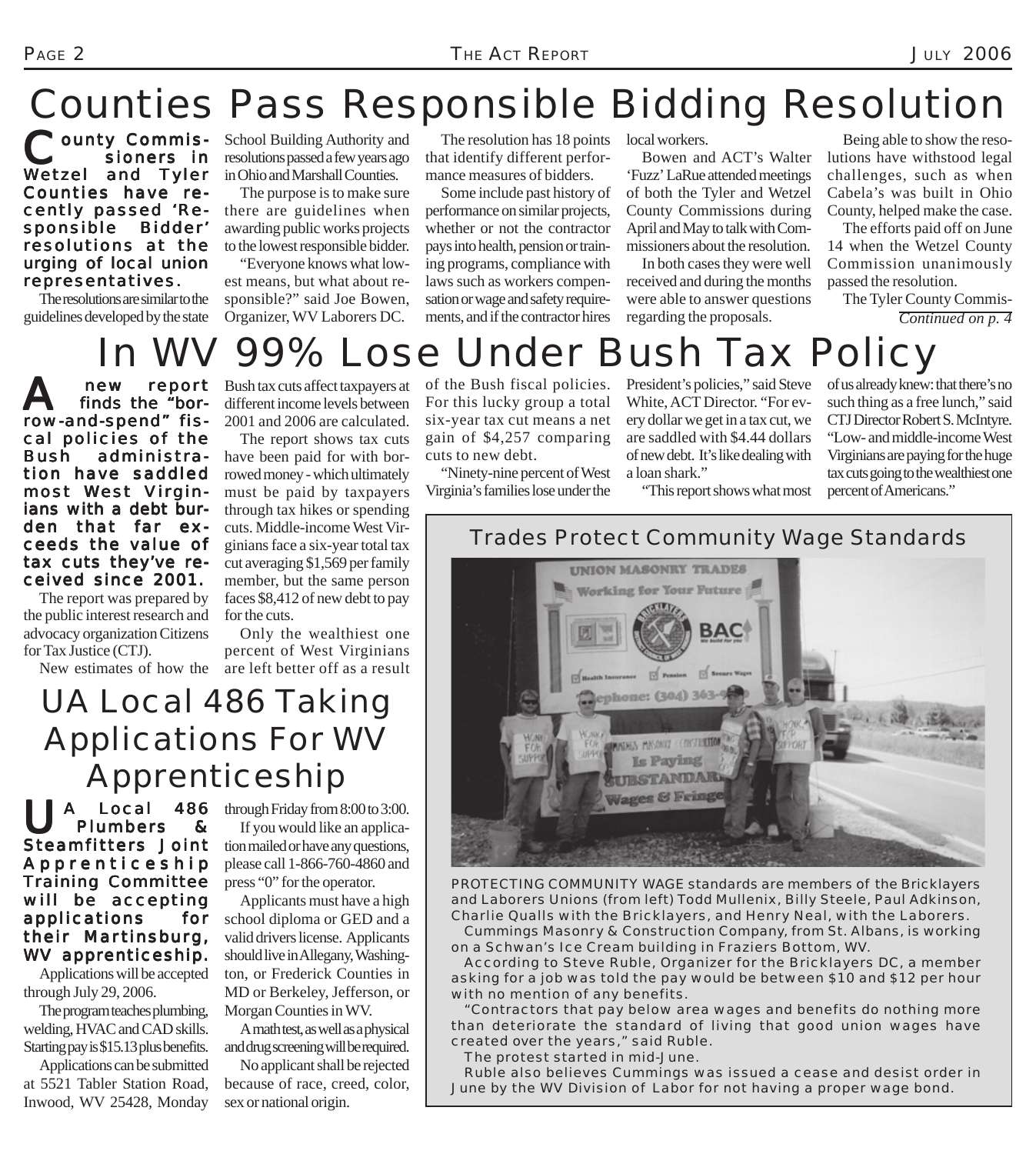## Bill to Block Windmills Defeated

A Special Session<br>
of the legislature held during June had a surprise agenda item aimed at stopping all wind power projects in the state.

The measure failed, thanks to a fight led by the ACT Foundation and several wind power developers.

Governor Manchin called the special session to deal with a sexual predator bill that failed to pass during the regular session.

The Governor sets the agenda for a special session, only the issues on his "call" are to be brought before the legislature.

About a dozen bills were on the call including one mandating a moratorium on all wind projects for six months that were "located within twenty nautical

**Special Session** miles of an airport that accommodates military aircraft."

> The bill called for a study of the effect windmills have on radar systems and implied the United States Department of Defense and the United States Department of Homeland Security wanted the study.

But it became clear to staff from ACT and the State Building Trades that there was something else going on.

"The bill was crafted to stop the Beech Ridge project in Greenbrier County being developed by Invenergy," said ACT Representative Wayne Rebich.

Rebich believes the reference to national security was only used to focus on the Greenbrier project and not other projects under development in the state. Since the Greenbrier project had already received approval from the Federal Aviation Administration the argument quickly fell apart that the federal government wanted the bill.

"Legislators were saying, 'let the federal government pass their own bill if they see a problem' and that started getting folks trying to figure out what was really going on," said Rebich.

The bill was assigned to the Senate Judiciary Committee but Chairman Jeff Kessler, (D-Marshall), refused to take it up.

In the House the bill was not assigned to any committee and was quickly moved ahead on floor votes through its first and second readings.

The North Central WV Building Trades got calls in to Governor Manchin and the legislature and ACT put out a letter to legislators letting them know Labor opposed the bill.

The WV AFL-CIO signed onto the letter and word quickly spread that voting in support of the moratorium would be considered a vote against Labor.

Wind project developers also had a strong presence at the Capital.

Invenergy had just finished a week of public hearings as part of their Beech Ridge application to the Public Service Commission.

U.S. Windforce has a project, Liberty Gap, under development in Pendleton County and it was not clear if their site would fall under the moratorium.

As time ran out, and more questions were asked than answered, the bill died.

The session started Tuesday, June 13 and ended June 15.

# Annual Dad's Day Event Held

The Parkersburg-<br>Marietta Build-<br>Ing Trades held Marietta Build-Trades their annual Dad's Day Fun Shoot to raise money for the 'Dollars Against Diabetes' campaign.

The event was held on Saturday, June 17 at Hilltop Sports, LLC in Whipple, OH.

"We have an enthusiastic group who believe in the cause of finding a cure for diabetes and enjoy participating in the event," said Sam Davis, Business Manager for the Building Trades.

Davis also noted that Kinsey M. Robinson, International President of the United Union of Roofers, Waterproofers and Allied Workers, and his wife participated in the event this year.

Robinson got the best score for the day.

Dollars Against Diabetes is a

national program started by the Building Trades to fund research into finding a cure for diabetes.

Building Trades Councils across the U.S. and Canada hold a variety of events each year around

Father's Day as a way to raise money for and bring attention to the effort.



*SUPPORTING DIABETES RESEARCH on Father's Day was the goal of this year Dad's Day Fun Shoot. Joining the Parkersburg-Marietta group was Kinsey Robinson, International President of the Roofers Union and his wife.*

### *Longview*

#### *CONTINUED FROM P. 1*

be done during daylight hours, and the company is prohibited from creating a noise impact at the Fort Martin Church during normally scheduled weekend church activities and services.

The company must install noise monitors and develop a noise complaint-handling plan.

Longview also must show it has complied with all wetlands rules and regulations.

In addition, Longview must set aside \$3 million to dismantle and remove the plant if such a need were to arise until the plant has operated for five years.

### *Painters*

### *CONTINUED FROM P. 1*

A representative from the Finishing Contractors Association, Jay Weaver, came from Washington D.C. to speak to the guests, and the Labor Management Cooperative Initiative's Ralph Traillo came to explain the positive benefits of working with the union. Traillo was once the president of Cannon and Slice, which at the time, was the biggest painting company in the world.

One of the challenges the Painters face in the Eastern Panhandle is the lack of a local contractor base, which they are trying to build. According to Huffman they are getting work, but it is coming from the outside.

Also, there is an increasing number of Hispanic workers in the area the Painters would like to organize.

"Our Council is looking to host more of these events in the future," said Huffman. The Tri-State area, Morgantown, Wheeling and Parkersburg are some of the places being considered.